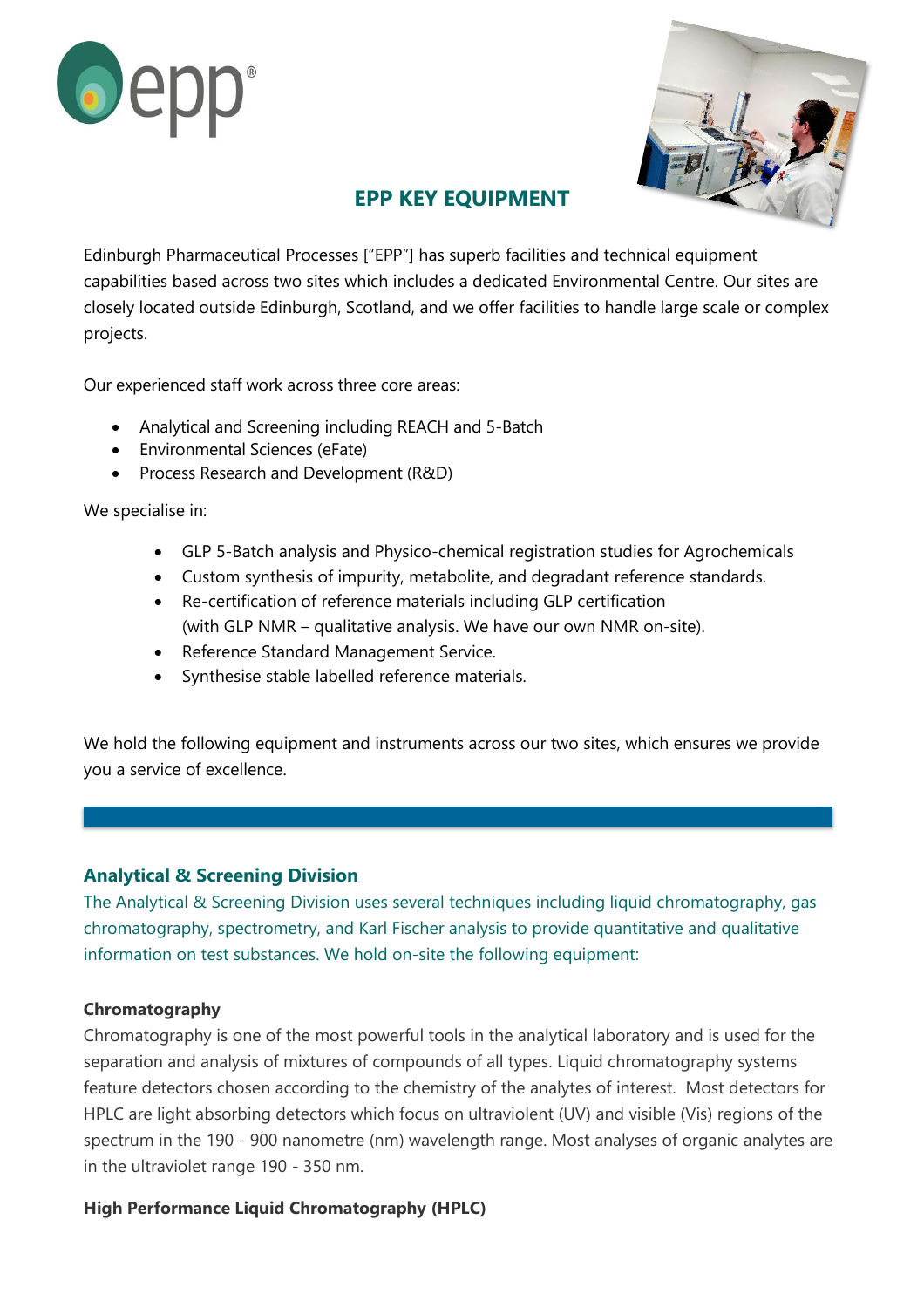

At EPP HPLC separation is performed using the following instruments in conjunction with a range of detectors:

- **Agilent 1100 HPLC**
- **Thermo Ultimate 3000 HPLC**

EPP has the following detection systems:

• **UV Detectors - Diode Array Detector (DAD) and Variable Wavelength Detectors (VWD)** These are by far most popular detectors for LC. UV detectors can be fixed or variable wavelength and include diode array detectors (DAD or PDA). The UV absorption of the effluent is continuously measured at single or multiple wavelengths. Diode array detectors (DAD) can measure the entire wavelength range in real time whilst also allowing singlewavelength data acquisition. Two lamps in these detectors ensure the highest light output from 190 to 950 nm for low detection limits over the UV and Visible wavelength range.

# • **Fluorescence Detector (FLD)**

This type of detector is a useful tool to detect compounds which fluoresce. Fluorescence detection is typically more sensitive than UV detection. The detector can be used, when typical detection systems such as UV and MS are not suitable for the required applications.

# • **Evaporative Light Scattering Detector (ELSD)**

The detector identifies analytes with uniform sensitivity regardless of their spectroscopic properties. The detector removes the mobile phase through evaporation and then makes a light scattering measurement of the dried analyte particles. The output is directly related to the mass of the analyte particles. This type of detector is a useful tool to detect compounds with little or no UV response. The detector can be used, when typical detection systems such as UV and MS are not suitable for the required applications.

# **Ion Chromatography (IC)**

Ion chromatography is performed using a **Dionex Ion Chromatograph.** This system can be operated in anion and cation mode and employs electrochemical detection which allows characterization of ions in the sample.

# **Gas Chromatography (GC)**

Gas chromatography is used to separate mixtures of species in solution by vapourising a solution of the test substance. Detection of the analyte is performed by Flame Ionisation detection (FID) or Mass Spectrometry using the following systems:

- **Agilent 6890N GC system with FID**
- **Thermo Trace 1300 GC with FID and ISQ EI LT MS**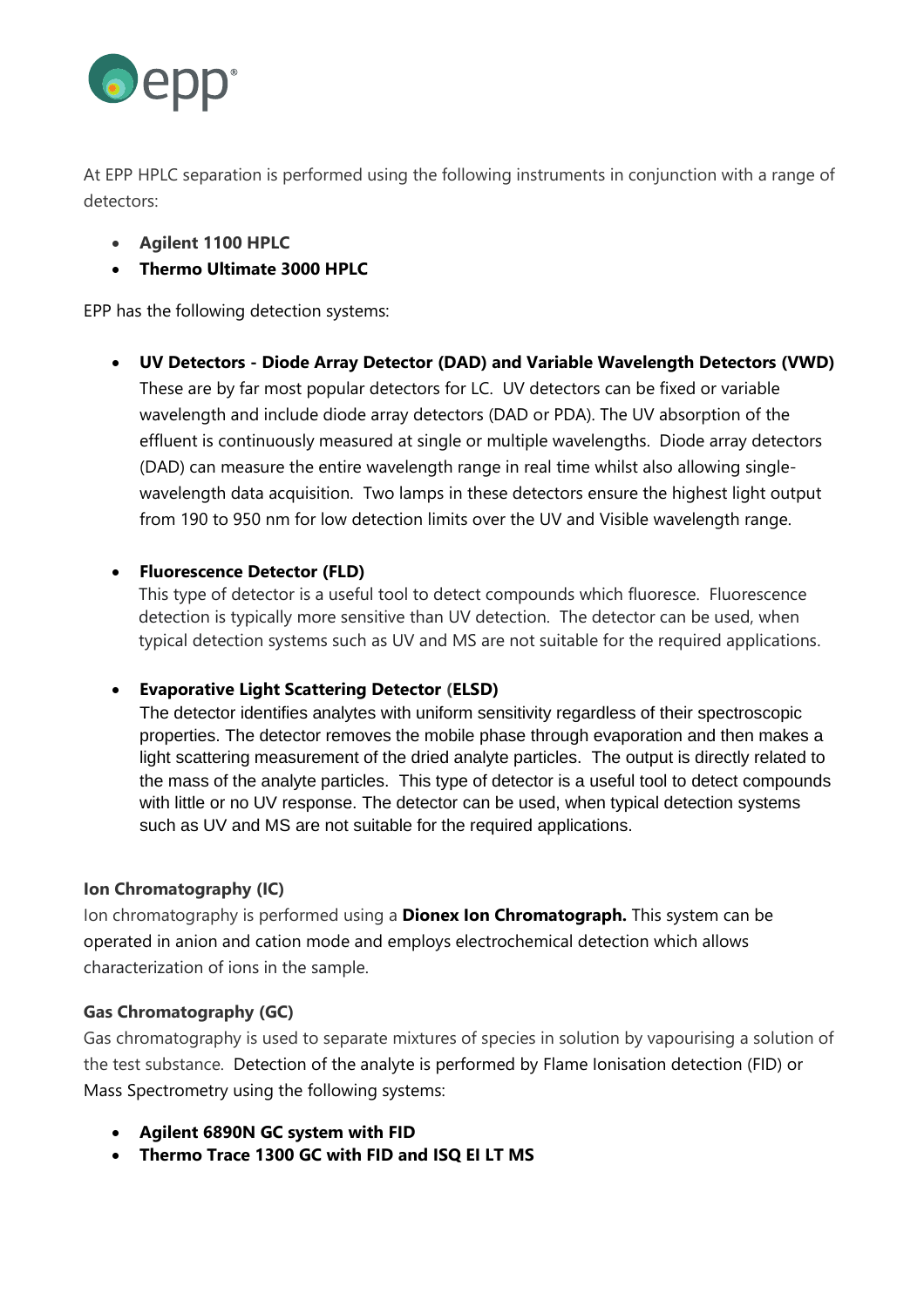

#### **Chromatography Data Capture Systems**

**Chromeleon 7.2 CDS** is primarily used as the main data capture system for chromatography systems in the Analytical division. Chromeleon 7.2 enables full instrument control and data processing for High Performance Liquid Chromatography (HPLC), Gas Chromatography (GC) and Ion Chromatography (IC) in a GLP environment i.e., the system provides full audit trails, restricted user access, automated processing, and electronic archiving of data. This computerized system has been fully validated according to GLP.

#### **Water Analysis**

Moisture meters are used to measure the amount of water in each substance using Karl Fischer titration. The titration can be performed in two different ways using either a volumetric or coulometric process. EPP has the capability to perform both types of titrations.

#### • **Coulometric Water Determination**

The water content of a sample is measured by coulometric determination (electrochemical titration). Coulometric determination allows accurate analysis of low levels of water, typically <1% w/w. The vaporiser attachment can be used when test substances are not directly soluble in the anode solution.

#### • **Volumetric Water Determination**

In a volumetric titration the reagent addition is performed automatically using a motor driven piston burette. At EPP the volumetric process is typically used for samples with a water content of 1-100% w/w.

#### **Mass Spectrometry**

LCMS systems are Liquid Chromatographs with a mass spectrometer as a detector. At EPP, Ion Trap Mass Analyser systems are used on GLP regulatory studies for the qualitative analysis of a wide range of chemical compounds.

Mass spectrometry (MS) is an analytical technique that measures the mass-to-charge ratio (m/z) of charged particles (ions). While the mass analyzer applies the electric and magnetic fields to sort the ions by their masses, the detector measures and amplifies the ion current to calculate the abundances of each mass-resolved ion.

The mass spectrum can be used to determine the mass of the analytes, their elemental and isotopic composition, or to elucidate the chemical structure of the sample. This is one of the techniques used for confirmation of identity of test substances for 5-Batch Analysis.

#### **Ion Trap Mass Analysers**

Ion traps are used for a combination of electric or magnetic fields to capture charged particles, known as ions. These are often found in a system isolated from an external environment. As a storage device, the ion trap acts as an 'electric-field test-tube' for the confinement of gaseous ions either positively charged or negatively charged. The confining capacity of the ion trap arises from a trapping potential well formed when appropriate potentials are applied to the ion trap electrodes. This allows us to obtain high sensitivity full scan MS along with in-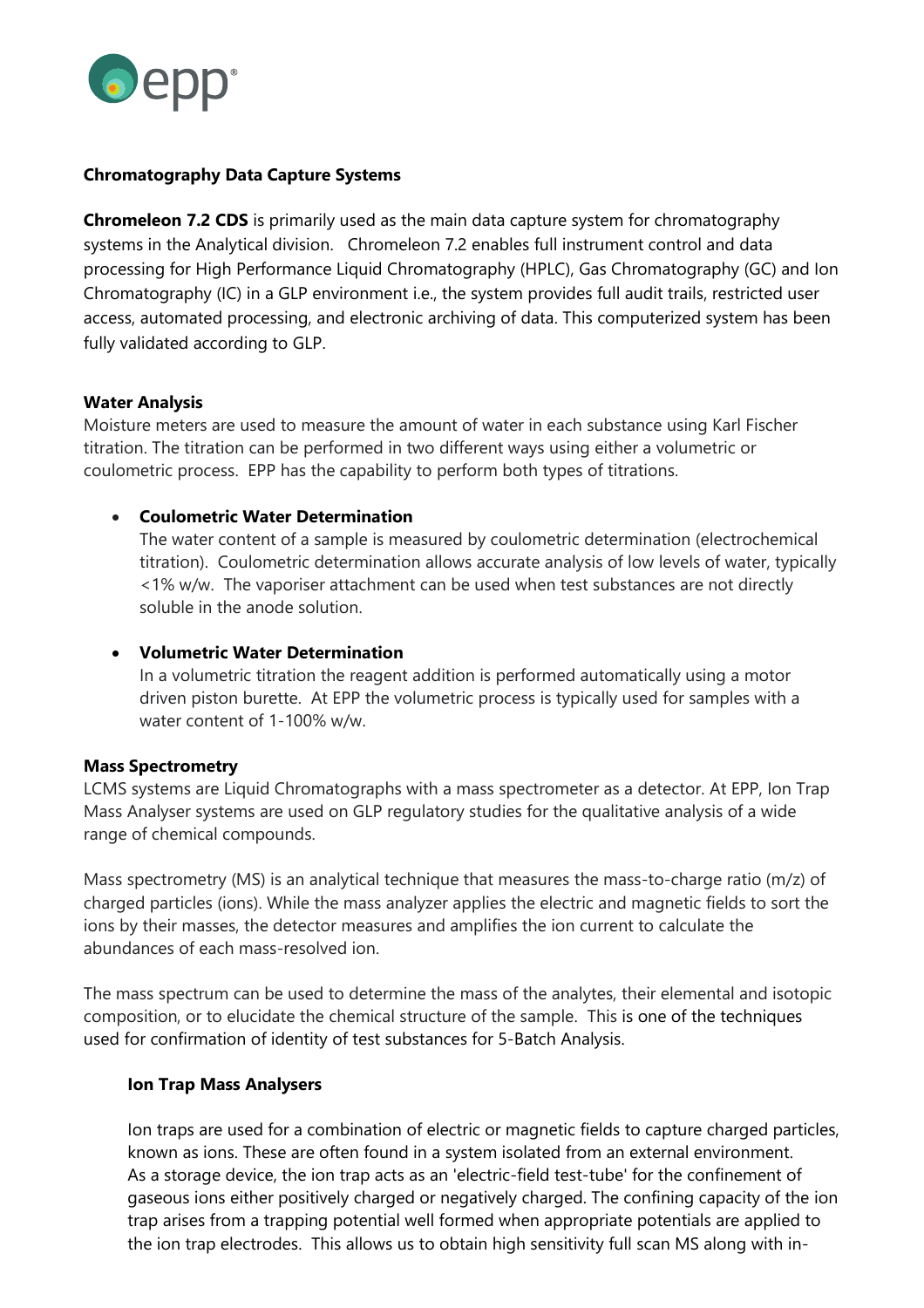

depth MS<sup>n</sup> (CRM) capabilities. A single quadrupole offers Selected Ion Monitoring. A triple quadrupole adds Selected Reaction Monitoring. A linear ion trap goes further by enabling Consecutive Reaction Monitoring where a selected ion is fragmented into a product ion and the resulting product ion further fragmented in additional consecutive steps. Each additional fragmentation step makes compound identification more certain and facilitates structural characterization.

At EPP, LCMS is performed using the following instruments:

- **LTQ XL™ Ion Trap with Agilent 1100 HPLC-DAD**
- **LCQ™ Deca XP MS with Agilent 1100 HPLC-DAD**
- **LCMS Thermo Finnigan LCQ Advantage with Agilent 1100 HPLC-DAD** This ion trap mass spectrometer is used for high productivity LC/MS/MS results and is easily upgraded to MSn performance.

#### **Additional Qualitative Techniques**

#### • **Shimadzu IRSpirit with ATR**

In the Analytical division FT-ATR spectroscopy is used qualitatively for the analysis of solid and liquid samples. This technique provides further information on the structure of the test substance and is one of the techniques used for confirmation of identity of test substances for 5-Batch Analysis

#### • **Bruker AV500 NMR Spectrometer**

In the Analytical division NMR is used qualitatively for the analysis of solid and liquid samples. This technique provides further information on the structure of the test substance and can be used as a technique for confirmation of identity of test substances for 5-Batch Analysis. Compounds can be identified using 1D spectra from  ${}^{1}H$ ,  ${}^{13}C$  and other nuclei.

#### **UV Spectrophotometry**

Spectrophotometry is a standard and inexpensive technique to measure light absorption or the amount of chemicals in a solution. It uses a light beam which passes through the sample, and each compound in the solution absorbs or transmits light over a certain wavelength. EPP uses a **Shimadzu UV-1900** which is a double-beam UV-Vis Spectrophotometer using LO-RAY-LIGH™ diffraction grating technology to support the following study types:

- To generate UV-VIS spectra for various test items. The spectra are used to measure the absorbance maxima of the sample. The molar extinction coefficient can then be calculated using the absorbance maxima data. (OECD Test 101).
- For quantitative measurement of test items against standard curves employing single wavelength measurements.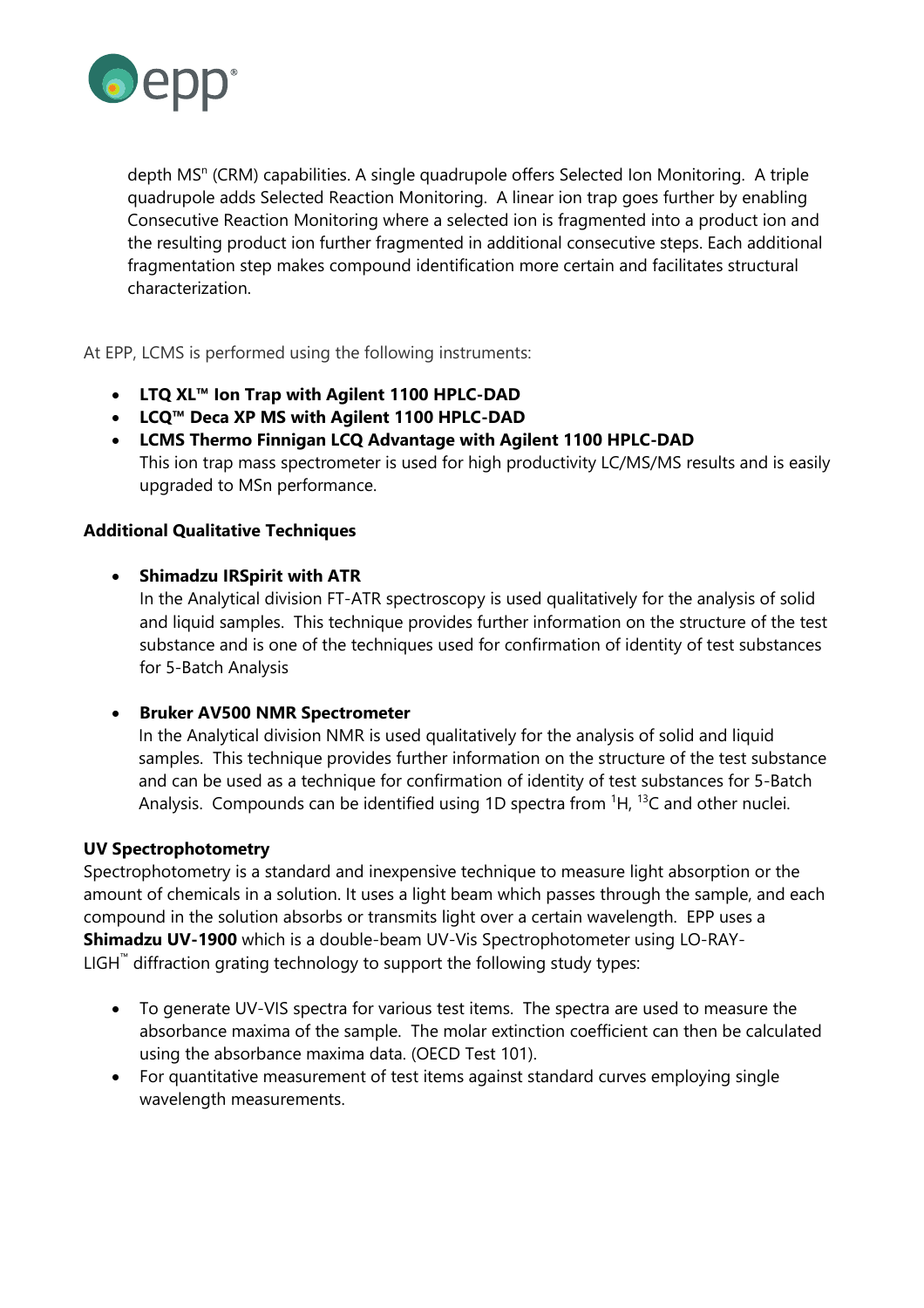

### **Research & Development Division**

We have a custom synthesis house specialising in the production of analytical reference standards related to agrochemicals and pharmaceuticals.

Our [expertise,](https://www.eppltd.com/about-us/meet-the-team/) [superb facilities and instruments](https://www.eppltd.com/facilities/) enable us to undertake a diverse range of chemical reactions including the complex synthesis of chiral and isotopically labelled compounds. Indeed, we have worked on impurity and metabolite reference standards associated with over 200 active ingredients.

We can work on a scale ranging from milligrams to kilograms (used for non-clinical research purposes). Our range of synthetic services are supported with insightful guidance and advice. In addition, we are also able to support your in-house team with synthetically challenging problems, optimising the manufacturing process.

#### • **Agilent 1100 HPLC System with Diode Array Detector.**

The Agilent 1100 HPLC System guarantees the most efficient mixing and pulse-free solvent delivery for consistently fast and accurate results. The system's optimized design using a quaternary pump allows variable stroke volumes for stable solvent flow

#### • **Biotage SP4**

The Biotage approach to sample purification involves the use of automated flash chromatography. By using pre-packed flash columns and a fully automated instrument, target molecules from synthetic reactions are rapidly isolated with a focus on maximised recovery.

#### • **Biotage Isolera one**

Isolera One is equipped with Spektra. Spektra features include simultaneous UV-detection on all wavelengths and baseline correction. The unique behaviour of the lambda-all functionality, together with the uniquely designed baseline correction enables detection of poor UV absorbing compounds.

#### • **Biotage Microwave reactors**

These are designed to enhance the ability to perform chemical reactions under controlled conditions on a laboratory scale. Microwave chemistry is based on the efficient heating of materials by "microwave dielectric heating" effects.

#### • **H-cube flow hydrogenator**

The H-Cube® Mini Plus is a safe, powerful, and affordable flow reactor which generates highpressure hydrogen with the electrolysis of water, allowing chemists to perform catalytic hydrogenations from atmospheric pressure and room temperature to 100 bar and 100 °C in minutes.

#### • **Photoreactor**

We have is a 400W UV photoreactor capable of using volumes up to 2L.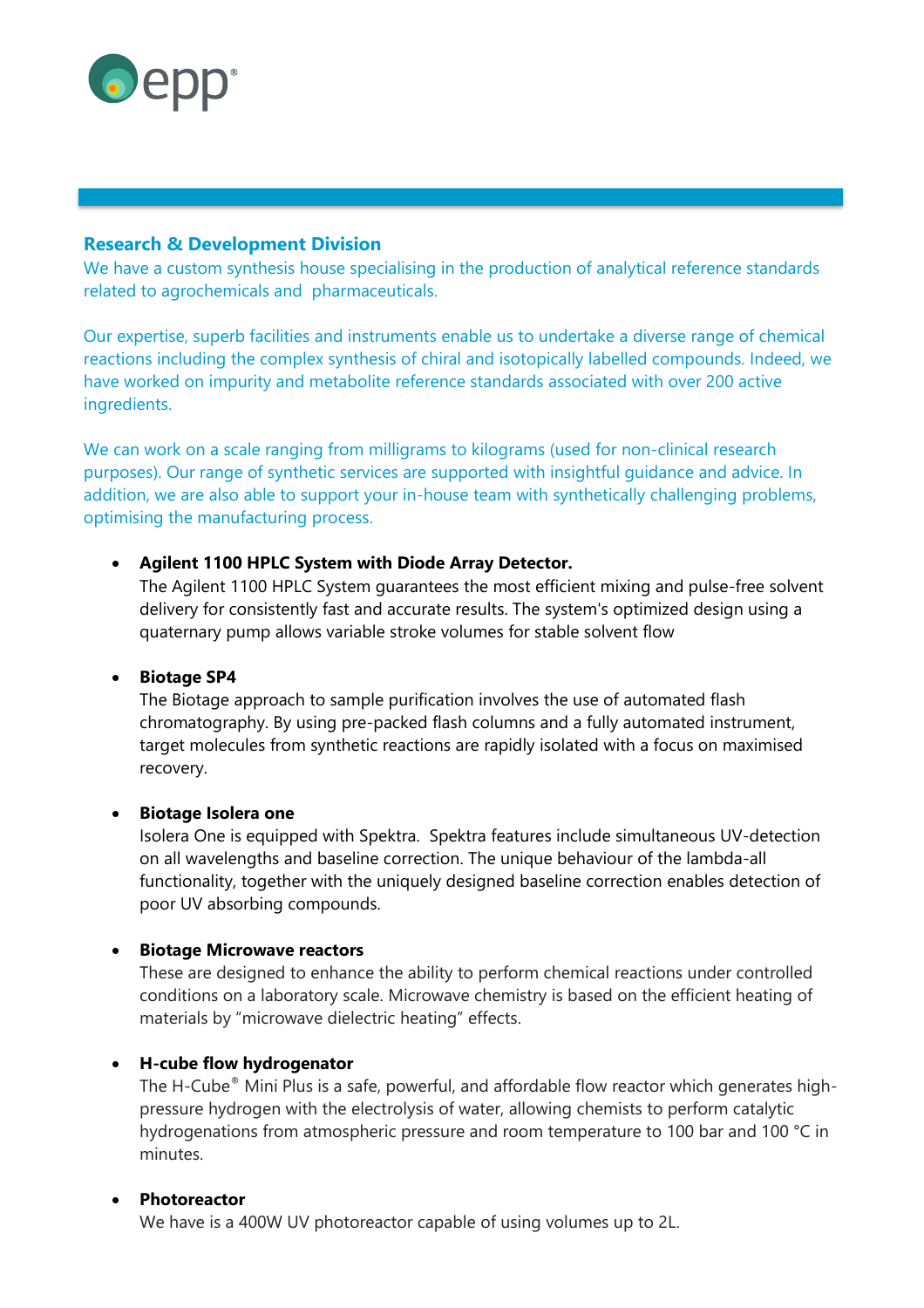

### • **PARR 4842 pressure hydrogenator (600ml)**

Parr Shaker type hydrogenators provide compact and easily operated systems for treating chemicals with hydrogen in the presence of a catalyst at pressures**.**

#### • **Preparative HPLC – SHIMADZU prep-HPLC 20A**

Shimadzu modular Prep HPLC comprising of:

2x LC20AR pumps SIL20A Prominence auto sampler CBM-20A Communication bus module SPD-20A Prominence UV/vis detector FRC10A fraction collector.

For semi-prep applications, the LC-20AR delivers solvent flow rates up to 20 ml/min, to support separation on analytical columns up to 20 mm I.D. and semi-preparative columns.

The system can be configured to suit a variety of purposes, with manual injection and isocratic separation to fully automated with autosampler injection and gradient elution. The solvent delivery unit and number of fractions collected can be selected to suit the recovery volume.

#### **Bruker AV500 NMR Spectrometer**

EPP has its own in-house GLP compliant, NMR facility supported by a dedicated and highly experienced NMR operator with many years' experience in the field. As a result, we can offer a standalone NMR service to clients in addition to supporting our other EPP services.

Our NMR spectrometer is a Bruker Avance 500MHz running Topspin and Icon NMR. Samples can be run automatically with our 60-position sample changer. We can offer NMR experiments for  ${}^{1}$ H,  ${}^{13}$ C,  ${}^{31}$ P and other relevant nuclei (excluding  ${}^{19}$ F). We have experimental methods in place for 1D, 2D and Quantitative NMR. The instrument is fitted with variable temperature control, pulsed field gradients and shaped pulses.

We can identify compounds using 1D spectra from  ${}^{1}H$ ,  ${}^{13}C$  and other nuclei, and various 2D experiments, including COSY, HSQC, NOESY and HMBC. Experiments using other 2D methods and other nuclei can be set up if required.

We can undertake quantitative NMR experiments to characterise materials and to certify standards examples being Ethephon, Glyphosate and Glufosinate.

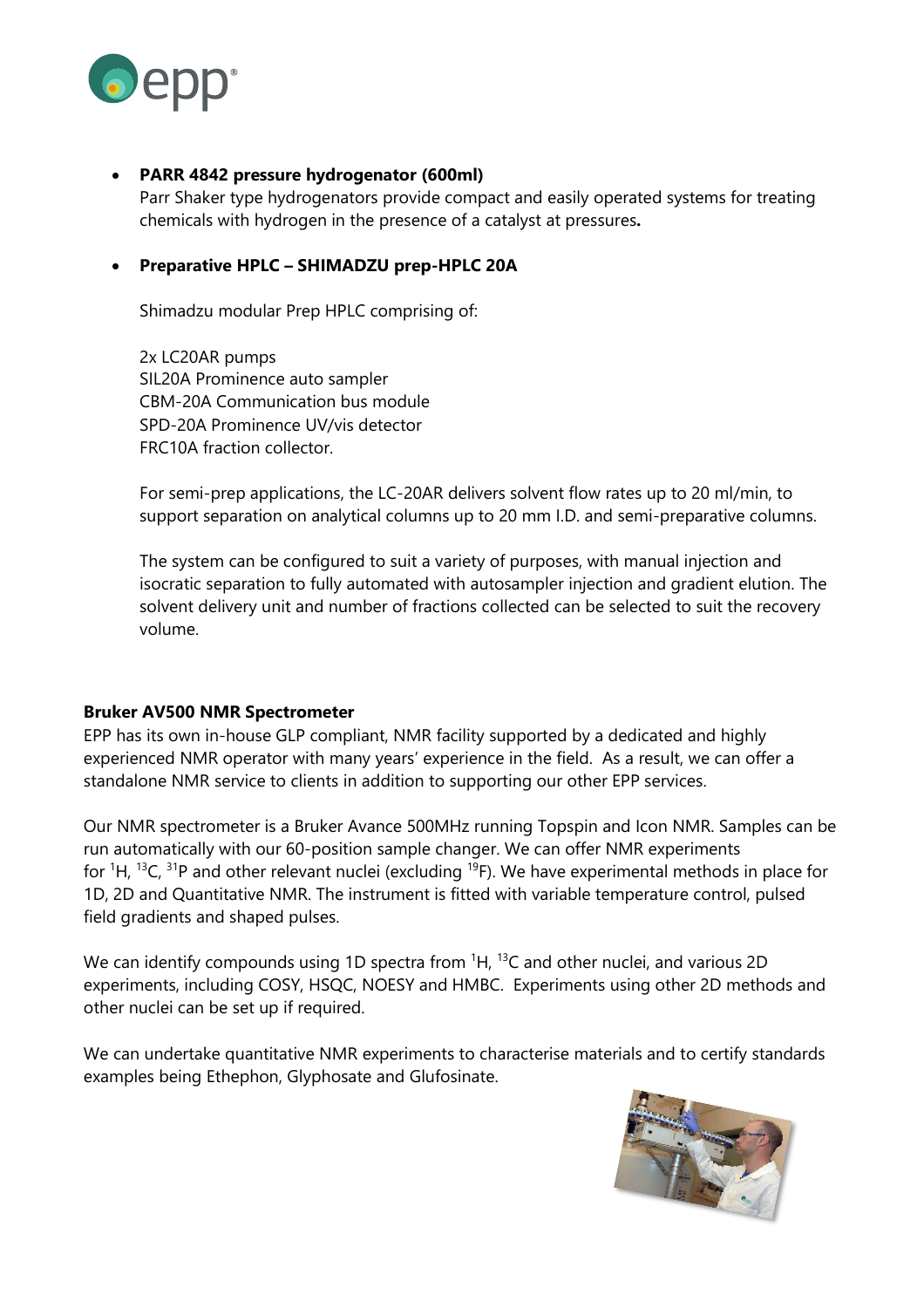

# **Environmental Science (eFate) Division**

We specialise in working with difficult substances including unstable and volatile molecules as well as chemical substances of unknown or variable composition, complex reaction products and biological materials (UVCB). We hold the following equipment onsite:

# • **Centrifuge**

A centrifuge is a laboratory device that is used for the separation of fluids, gas, or liquid, based on density. Separation is achieved by spinning a vessel containing material at high speed; the centrifugal force pushes heavier materials to the outside of the vessel.

# • **Beckman Coulter Allegra 6R Centrifuge**

The Allegra 6R is ideal for cell culture, plasma, and other general-purpose separations. This rotor reaches a maximum speed of 3,750 RPM.

# • **Beckmann Coulter 18 Microcentrifuge**

The Beckman Coulter Microfuge 18 Centrifuge is a microprocessor-controlled compact bench top centrifuge that generates centrifugal forces required for a wide variety of applications, including pelleting of DNA, RNA, and proteins and cell virus isolation.

# • **Beckmann DU 640 UV/Vis spectrometer**

UV-Vis spectrophotometer for liquids and solids ensuring this is the ideal equipment for routine measurements.

# • **FLSmidth Essa LM201 Pulverising Mill**

The user-friendly LM201 can be fitted with 800, 1000 or 2000 cc single disc-type grinding bowls, and the standard size ring-and-roller grinding bowls. It typically grinds to 95% minus 75 microns in approximately three minutes.

# • **FT-IR AVATAR 360 IR**

This FT-IR spectrometer offers a packaged solution for the entire FT-IR process, from receiving the sample to successfully communicating the results.

# • **Hobart Laboratory Homogeniser**

Sample mixer used to homogenise sediment or soils spiked with the active / test item.

# • **Perkin Elmer Sample Oxidiser Model 307**

The 307 Sample Oxidizer is an automatic preparation and oxidization system for both single and dual radiolabelled samples containing 3H and/or 14C for use in liquid scintillation counting. The 307 Sample Oxidizer ensures reliable combustion of biological, environmental, and industrial samples.

# • **Total Organic Carbon Analyzer**

A TOC analyser allows you to monitor water purity levels throughout your process as well as validate the cleaning methods you use to maintain your drug manufacturing equipment.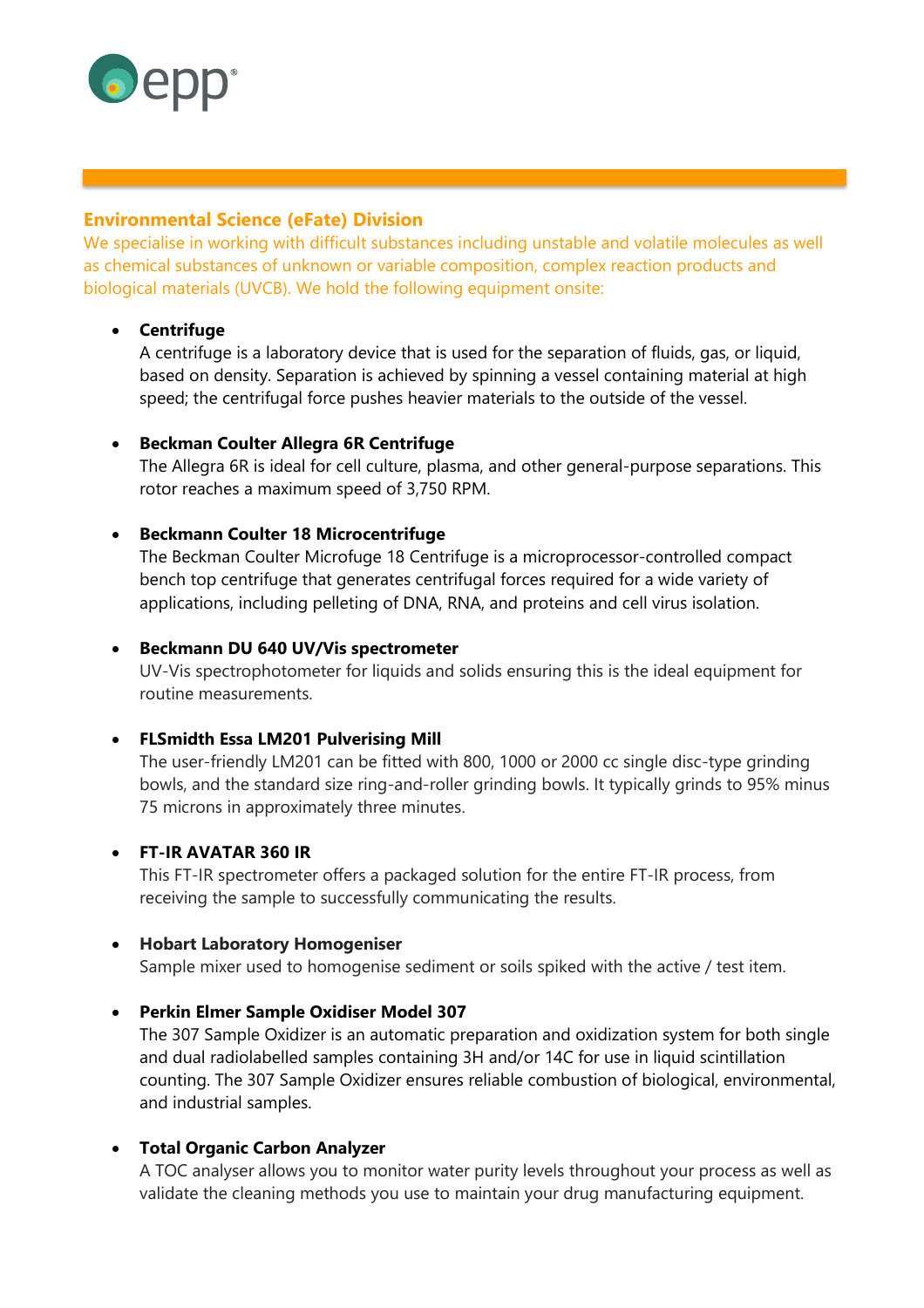

# • **Shimadzu TOC-L CPH**

The TOC-L series of TOC analysers adopts the 680°C combustion catalytic oxidation method. While providing an ultra-wide range of 4 μg/L to 30,000 mg/L, these analysers boast a detection limit of 4 μg/L through coordination with NDIR. This is the highest level of detection sensitivity available with the combustion catalytic oxidation method. In addition, the combustion catalytic oxidation method makes it possible to efficiently oxidize not only easily decomposed, low-molecular-weight organic compounds, but also hard-to-decompose insoluble and macromolecular organic compounds.

# • **Agilent 1100 HPLC with Flow Scintillation Analyser**

The flow scintillation analysis is used to quantify the radioisotope label on organic compounds such as biochemicals, drugs, and metabolites separated from complex mixtures by High Performance Liquid Chromatography (HPLC).

# • **Liquid Scintillation Counter (LSC)**

Liquid scintillation counters are mainly used for counting beta-emitting elements  $(^{3}H, ^{14}C, N,$ O, P, S) because their radiation (charged particles) has a short range in solids and liquids. Liquid scintillation detectors differ from well counters in that the PM tube is within a lighttight box. The substance to be "counted" (e.g., tissue sample) is incubated with a chemical scintillator (PPO, BBOT) whose purpose is to emit light, which is then detected by the PM tube.

# o **Packard Tri-Carb 2100TR**

This Liquid Scintillation Counter is a computer-controlled, benchtop liquid scintillation analyser for detecting small amounts of alpha, beta, and gamma radioactivity.

# o **Packard Tri-Carb 2500TR**

This LSC has a built-in electrostatic controller minimizes the effects of static electricity. The automatic data reduction feature includes averaging of repeat sample counts, percent Coefficient of Variation (CV), low count rejection, and result normalization.